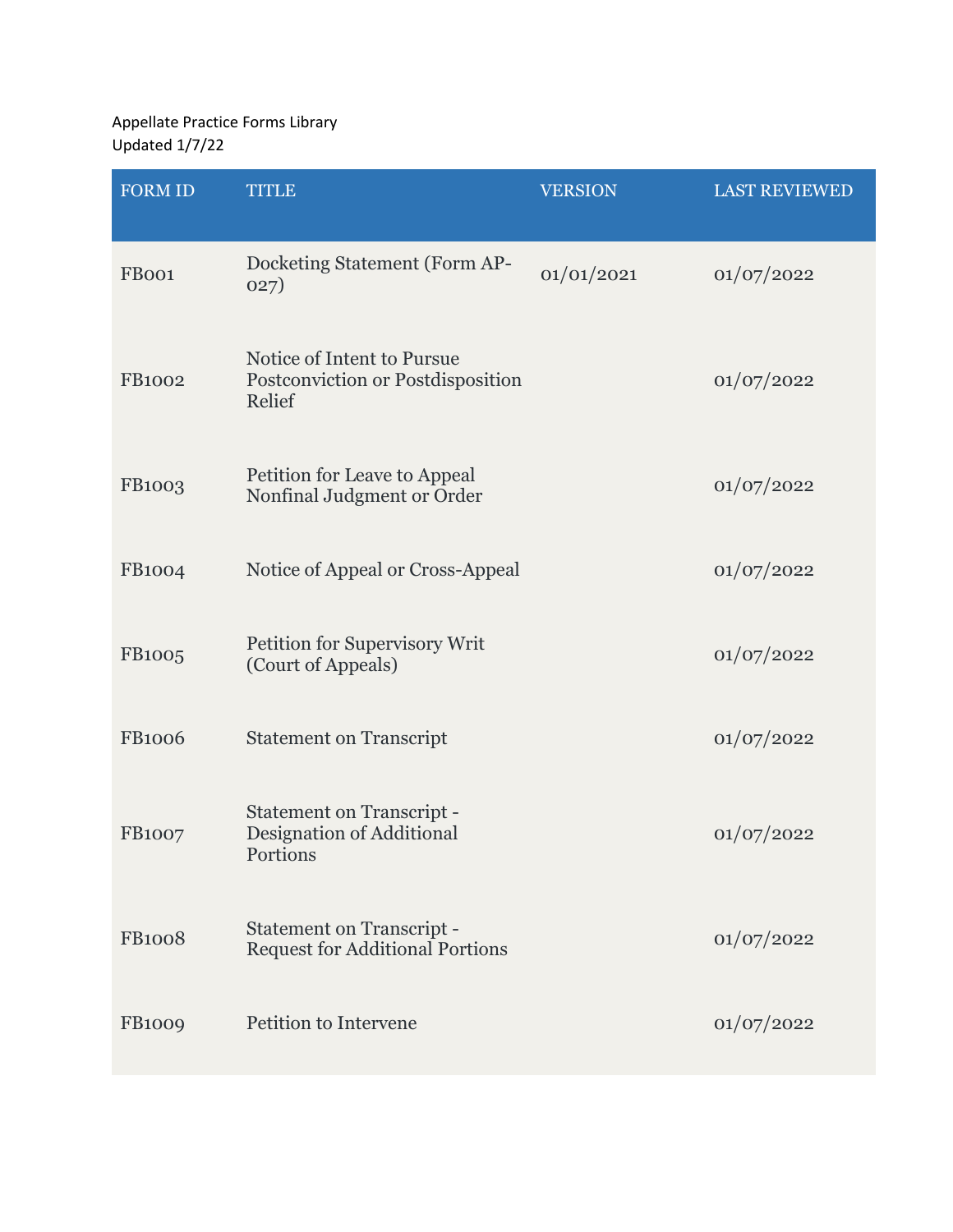| <b>FB1010</b> | Notice of Voluntary Dismissal                           | 01/07/2022 |
|---------------|---------------------------------------------------------|------------|
| <b>FB1011</b> | Motion (Basic Form)                                     | 01/07/2022 |
| <b>FB1012</b> | <b>Motion for Relief Pending Appeal</b>                 | 01/07/2022 |
| <b>FB1013</b> | <b>Motion to Consolidate Appeals</b>                    | 01/07/2022 |
| FB1014        | <b>Stipulation to Consolidate</b><br>Appeals            | 01/07/2022 |
| FB1015        | <b>Motion to Advance</b>                                | 01/07/2022 |
| <b>FB1016</b> | Motion to Supplement or Correct<br>Record on Appeal     | 01/07/2022 |
| FB1017        | Motion to File Amicus Curiae<br><b>Brief</b>            | 01/07/2022 |
| <b>FB1018</b> | Motion to Enlarge Time for Filing<br><b>Brief</b>       | 01/07/2022 |
| FB1019        | Sample Brief Cover                                      | 01/07/2022 |
| <b>FB1020</b> | Certification of Form and Length<br>of Appellate Briefs | 01/07/2022 |